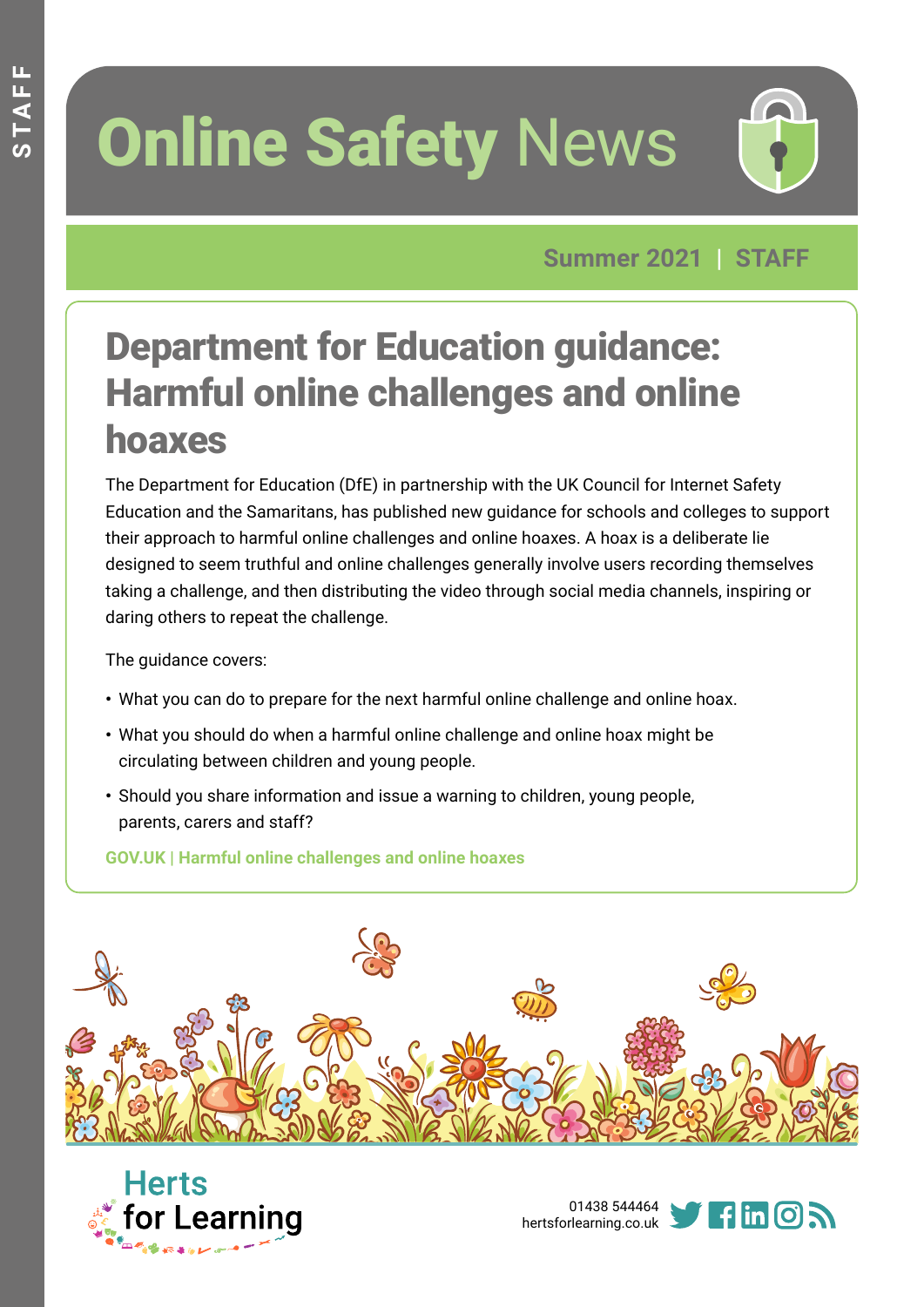### Refuge and Risk: Life Online for Vulnerable Young People

The 'Refuge and Risk' report by Internet Matters and Youthworks provides insight into 6,500+ UK children with some form of offline vulnerability and examines how the online world has become their lifeline but also puts them at a heightened risk. Some are to up to seven times more likely to meet particular dangers over the internet than their non-vulnerable peers.

The report details the types of risk they encounter (Conduct, Compulsion, Content, Contact; Cyberaggression and Cyberscams.) and how they can be supported to lead safer online lives.



**[Internet Matters | Refuge and Risk: Life Online for Vulnerable Young People](https://www.internetmatters.org/wp-content/uploads/2021/01/Internet-Matters-Refuge-And-Risk-Report.pdf)**

# Be Internet Legends, RSE pack

The 'Be Internet Legends' RSE pack is a FREE teaching resource produced by Google and Parent Zone and is designed to teach 7-11 year olds the skills and behaviours they need to be safer and more confident online. Schools can download their pack from:

#### [Parent Zone | RSE](https://parentzone.org.uk/rse)

The programme also has lots of material to support online safety specifically with SEND pupils. These materials can be used in class, with small groups or one to one sessions.

#### **[Parent Zone | The Legendary SEND pack](https://parentzone.org.uk/legendarysendpack)**



### Thinkuknow retiring resources

Thinkuknow have recently reviewed and retired some of their old online safety resources including:

Lee and Kim, Hector's World, Jigsaw, Consequences, Tom's Story and Sam's Real Friends

These titles have been updated with resources available for different age groups.

For the full list of current Thinkuknow educational reso[urces:](https://www.thinkuknow.co.uk/globalassets/professional/resources/thinkuknow-resources-list-2021.pdf?utm_source=Thinkuknow&utm_campaign=5536719aae-TUK_GLOBAL_24_02_21&utm_medium=email&utm_term=0_0b54505554-5536719aae-55209789)

[Thinkuknow](https://www.thinkuknow.co.uk/globalassets/professional/resources/thinkuknow-resources-list-2021.pdf?utm_source=Thinkuknow&utm_campaign=5536719aae-TUK_GLOBAL_24_02_21&utm_medium=email&utm_term=0_0b54505554-5536719aae-55209789)  [education](https://www.thinkuknow.co.uk/globalassets/professional/resources/thinkuknow-resources-list-2021.pdf?utm_source=Thinkuknow&utm_campaign=5536719aae-TUK_GLOBAL_24_02_21&utm_medium=email&utm_term=0_0b54505554-5536719aae-55209789)  [programme](https://www.thinkuknow.co.uk/globalassets/professional/resources/thinkuknow-resources-list-2021.pdf?utm_source=Thinkuknow&utm_campaign=5536719aae-TUK_GLOBAL_24_02_21&utm_medium=email&utm_term=0_0b54505554-5536719aae-55209789)  [resources: 2021](https://www.thinkuknow.co.uk/globalassets/professional/resources/thinkuknow-resources-list-2021.pdf?utm_source=Thinkuknow&utm_campaign=5536719aae-TUK_GLOBAL_24_02_21&utm_medium=email&utm_term=0_0b54505554-5536719aae-55209789)

2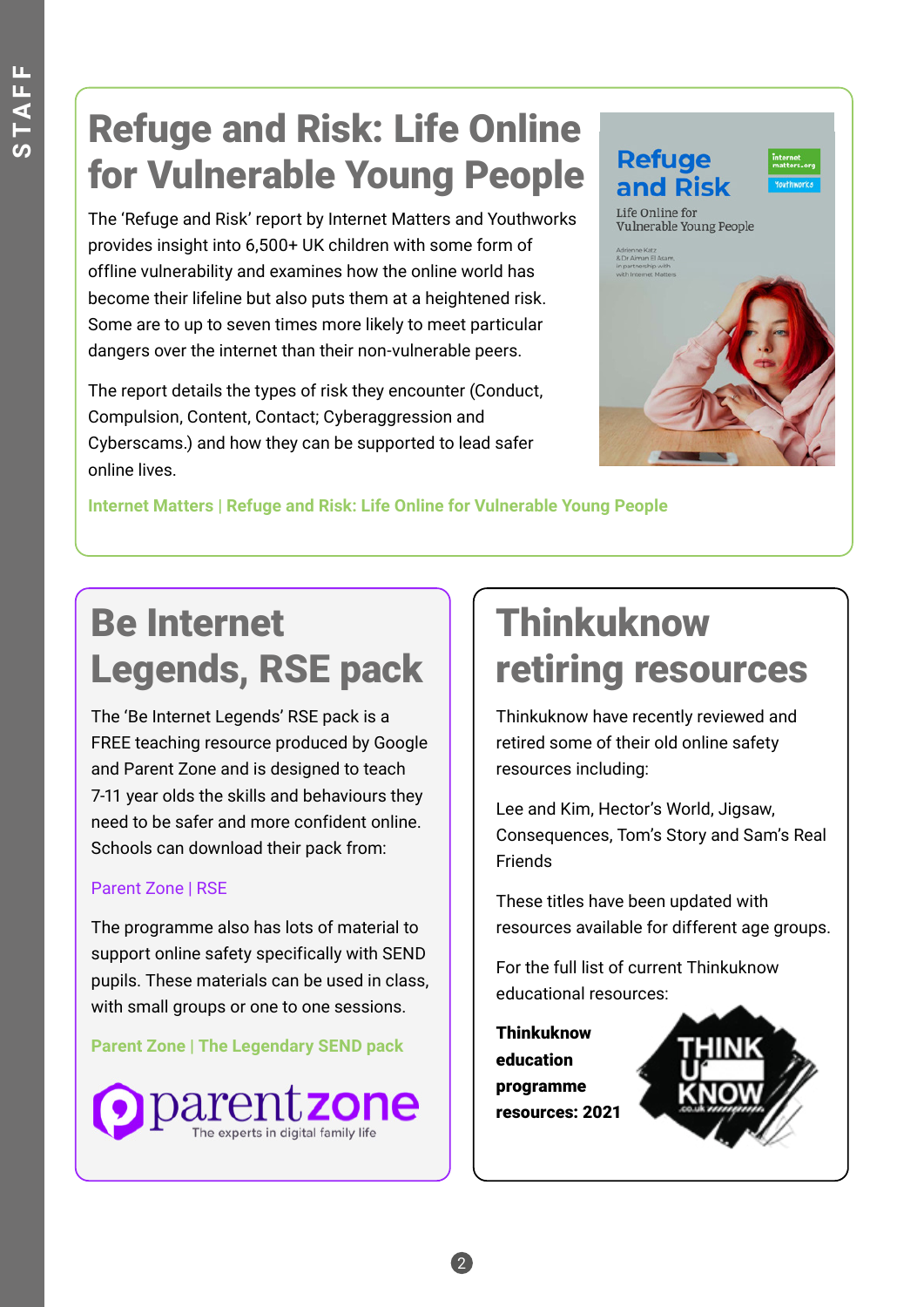# Dates for your diary

### Mental Health Awareness week

16th - 22nd May 2021

Explore these resources from Childnet:

- **•** [Digital resilience resources for 11 14 year olds](https://www.childnet.com/resources/digital-resilience)  A lesson plan to help young people aged 11-14 manage their lives online and to help others.
- **•** [Digital wellbeing resources](https://www.childnet.com/resources/digital-resilience) **for parents and carers of children aged 3 - 18.**

#### **The Herts for Learning 2021 Wellbeing Conference**

# **Flourishing Lives:**

#### **Transforming the impact of wellbeing teaching**

**Tuesday 15th June 2021, 9:00am - 3:30pm**

Transform the impact of wellbeing teaching to provide pupils with resilience, strategies and skills to flourish in life.

This cross-phase conference will identify effective and impactful strategies and approaches to the teaching and learning of RSHE and wider wellbeing. Keynotes and school case studies will illuminate how schools can transform pupil learning to effect successful futures.

The conference will include presentations and workshops with:

- **•** Dr Pookie Knightsmith, the internationally renowned face of child and adolescent mental health
- **•** Zohab Zee Khan, Poetry Slam Champion, life coach and educator
- **•** Dr Saz Ahmed, neuroscientist, doctor in Psychology, Developmental Group, Institute Cognitive Neuroscience (University College of London)
- **•** Rachel Macfarlane, Director of Education Services, Herts for Learning
- **•** Karin Hutchinson, Lead Wellbeing Adviser, Herts for Learning
- **•** Kate Stockdale, Wellbeing Adviser, Herts for Learning
- **•** Representatives from Goff's Academy, Cheshunt, Hammond Academy, Hemel Hempstead and Windhill21, Bishop's Stortford

Find out more and book online at [cpd.hertsforlearning.co.uk](https://cpd.hertsforlearning.co.uk/courses/bookings/c_detail.asp?cid=15985&iscancelled=0&curpage=&keyword=&ds=&unconfirmed=&waiting=&cs=&subid=&keystage=0&sdate=&searchcode=&asearch=&tutid=&phid=&estid=&sday=&smonth=&syear=&targetid=&cal=1&calday=15&calmonth=6&calyear=2021&caldate=&submonth=&subyear=&list=&palist=&frompage=&a=&b=&c=&d=&s_leaid=) Course code: [WEL/20/276/A](https://cpd.hertsforlearning.co.uk/courses/bookings/c_detail.asp?cid=15985&iscancelled=0&curpage=&keyword=&ds=&unconfirmed=&waiting=&cs=&subid=&keystage=0&sdate=&searchcode=&asearch=&tutid=&phid=&estid=&sday=&smonth=&syear=&targetid=&cal=1&calday=15&calmonth=6&calyear=2021&caldate=&submonth=&subyear=&list=&palist=&frompage=&a=&b=&c=&d=&s_leaid=)

Sign up to our **mailing list** [for updates on all our training and events](http://bit.ly/SubscribeHfLCPD)